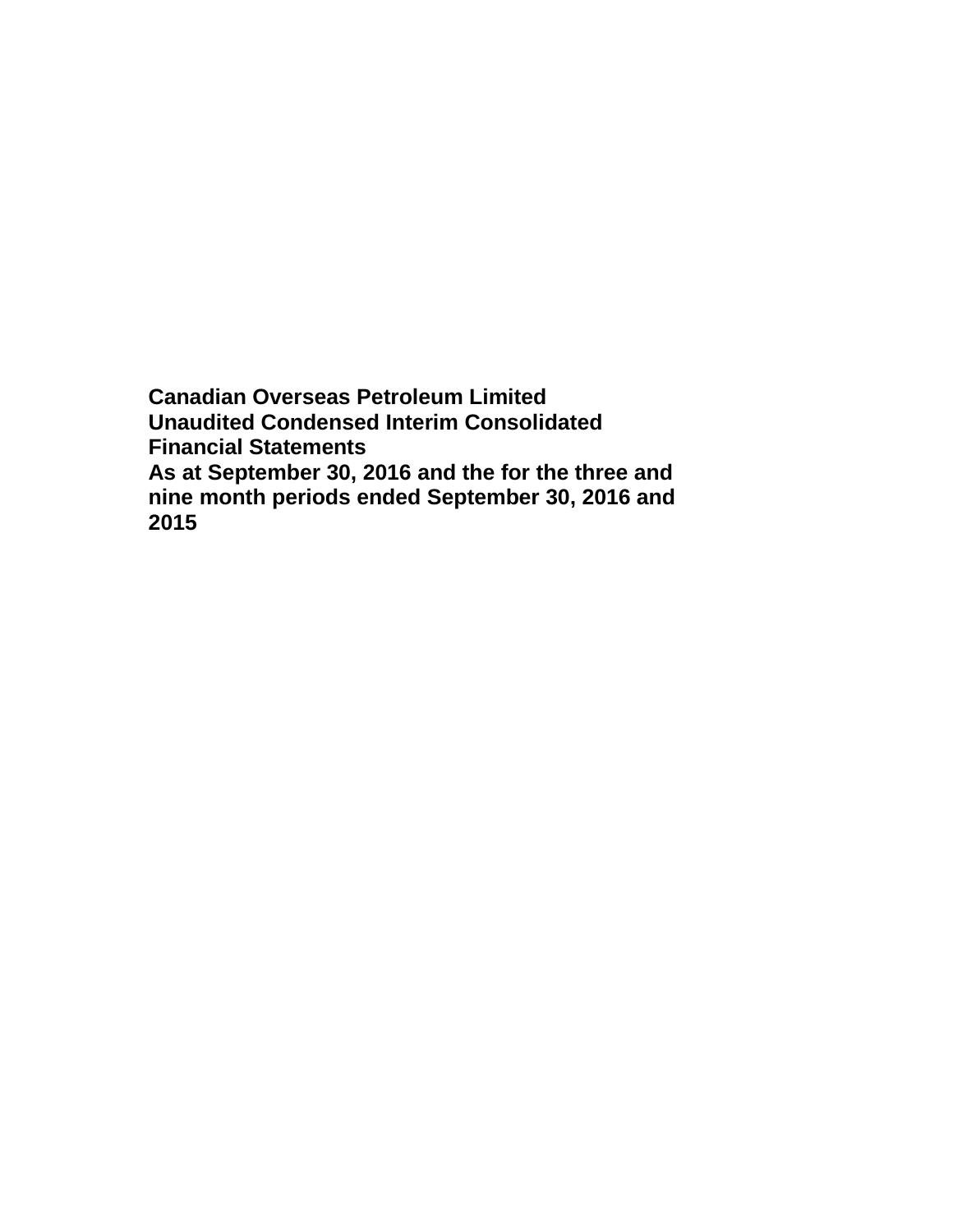### **Management's Responsibility for Consolidated Financial Statements**

The information provided in these unaudited condensed interim consolidated financial statements is the responsibility of management. In the preparation of the statements, estimates are sometimes necessary to make a determination of future values for certain assets or liabilities. Management believes such estimates have been based on careful judgments and have been properly reflected in the accompanying consolidated financial statements.

Management maintains a system of internal controls to provide reasonable assurance that the Company's assets are safeguarded and to facilitate the preparation of relevant and timely information.

The audit committee has reviewed the unaudited condensed interim consolidated financial statements with management and the auditors, and has reported to the Board of Directors. The Board of Directors has approved the unaudited consolidated interim financial statements as presented.

*Signed "Arthur S. Millholland" Signed "Aleksandra Owad"* Arthur S. Millholland Aleksandra Owad President and Chief Executive Officer Chief Financial Officer November 10, 2016 November 10, 2016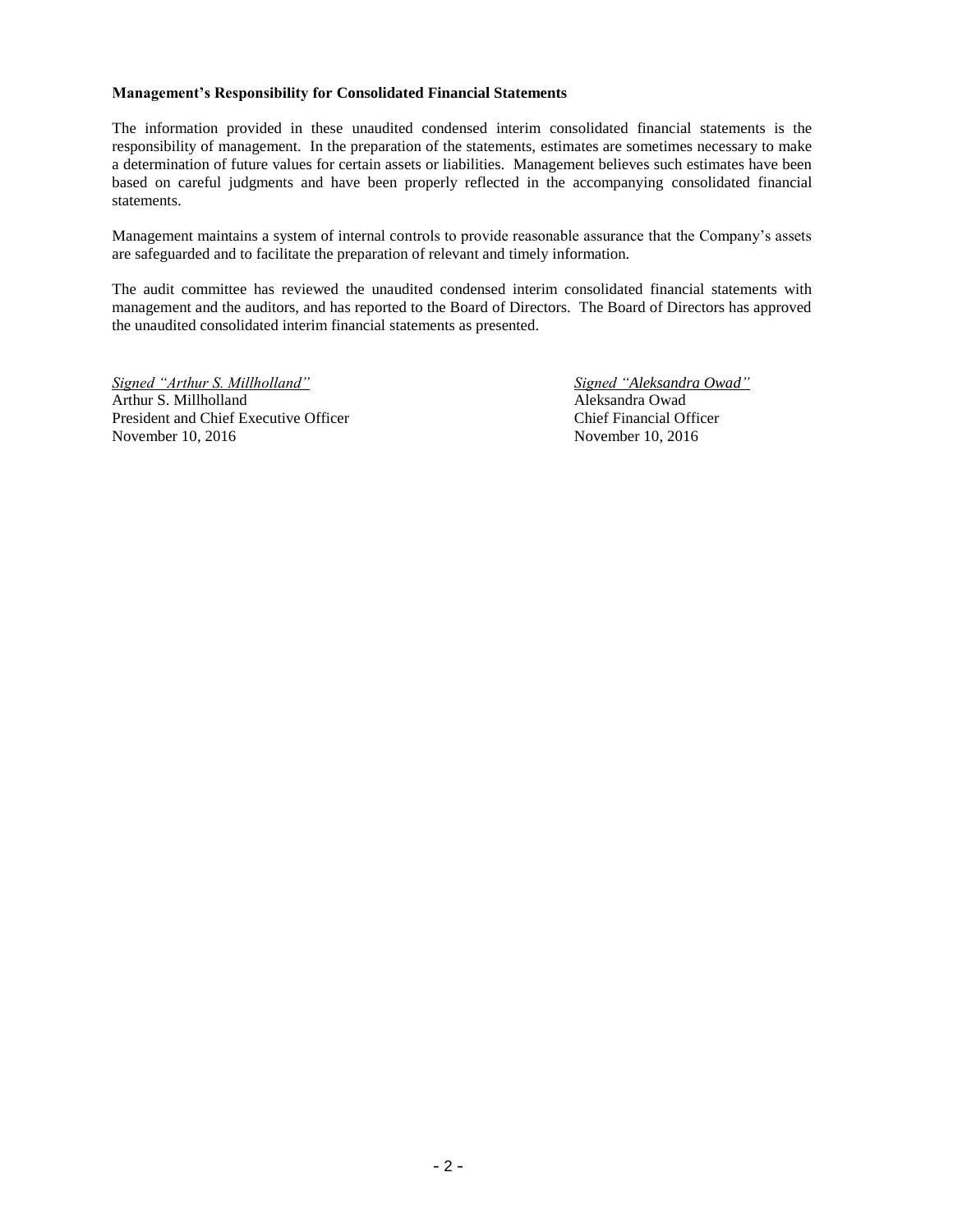# **Canadian Overseas Petroleum Limited Condensed Consolidated Statements of Financial Position (unaudited)**

**(in thousands of United States dollars)**

| As at                                             | September 30,<br>2016 | December 31,<br>2015 |
|---------------------------------------------------|-----------------------|----------------------|
|                                                   |                       |                      |
| <b>Assets</b>                                     |                       |                      |
| Current                                           |                       |                      |
| Cash and cash equivalents (note 3)                | \$<br>3,712           | \$<br>2,015          |
| Accounts receivable                               | 296                   | 149                  |
| Prepaid expenses                                  | 288                   | 219                  |
|                                                   | 4,296                 | 2,383                |
| Deposits and prepayments                          | 49                    | 51                   |
| Exploration and evaluation assets (note 5)        | 16,615                | 16,455               |
| Office equipment                                  | 73                    | 109                  |
|                                                   | \$<br>21,033          | \$<br>18,998         |
| <b>Liabilities</b>                                |                       |                      |
| Current                                           |                       |                      |
| Accounts payable and accrued liabilities (note 6) | \$<br>1,264           | \$<br>1,424          |
|                                                   | 1,264                 | 1,424                |
| Derivative liability (note 7a)                    | 8,176                 | 367                  |
|                                                   | 9,440                 | 1,791                |
| <b>Shareholders' Equity</b>                       |                       |                      |
| Share capital (note $7(a)$ )                      | 123,991               | 120,730              |
| Warrants (note $7(b)$ )                           | 2,612                 | 2,612                |
| Contributed capital reserve (note $7(c)$ )        | 49,543                | 48,014               |
| Deficit                                           | (162, 420)            | (151, 687)           |
| Accumulated other comprehensive income            | (2,133)               | (2, 462)             |
|                                                   | 11,593                | 17,207               |
|                                                   | \$<br>21,033          | \$<br>18,998         |
| $\sigma$ <sub>11120</sub> of anonations (note 1)  |                       |                      |

**Nature of operations** *(note 1)* **Going concern** *(note 2)*

**Commitments and contractual obligations** *(note 8)*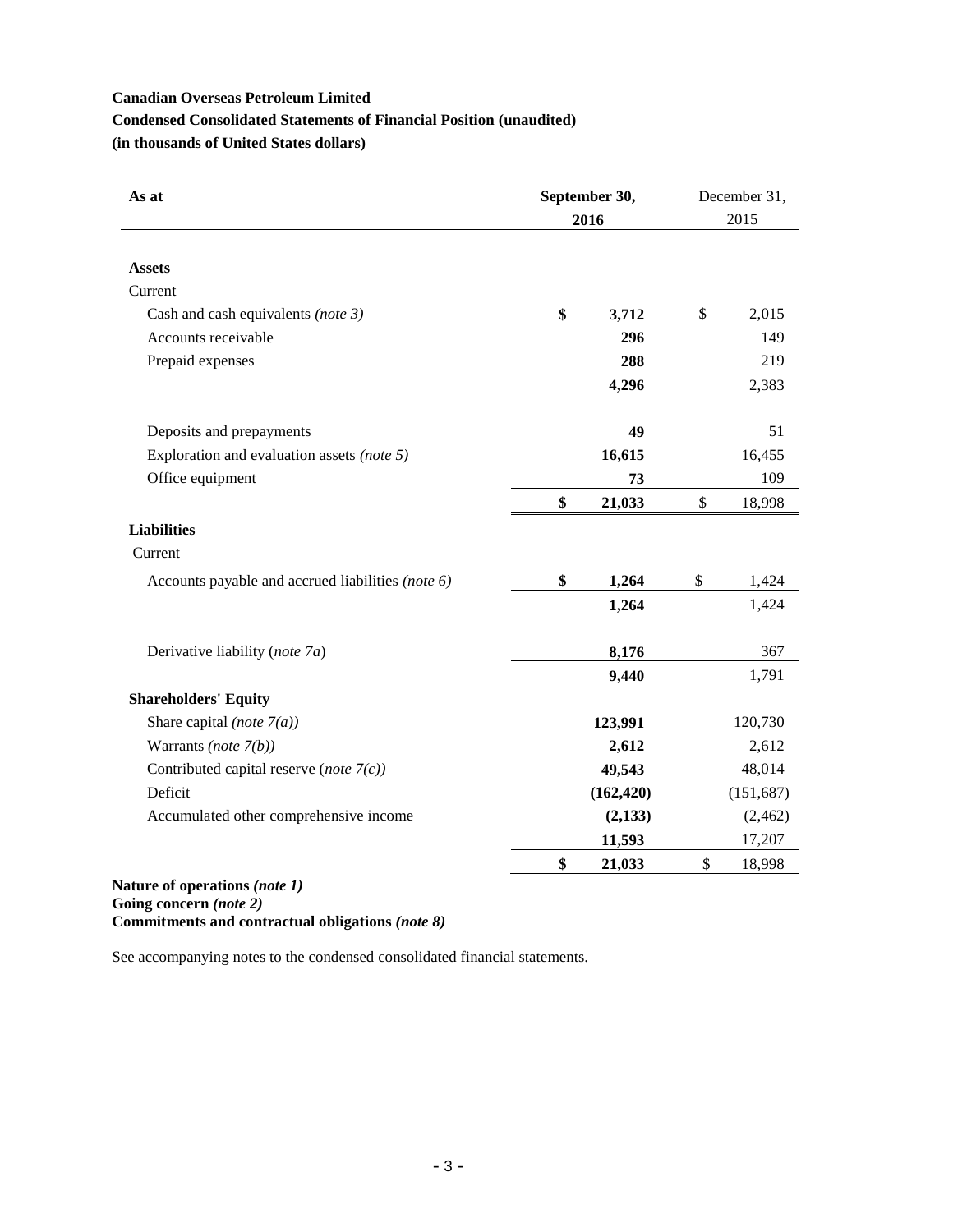# **Condensed Consolidated Statements of Comprehensive Loss (unaudited)**

**(in thousands of United States dollars, except per share amounts)**

|                                                  | Three months<br>ended<br>September 30,<br>2016 | September 30, | Three months<br>ended<br>2015 | Nine months<br>ended<br>September 30,<br>2016 | Nine months<br>ended<br>September 30,<br>2015 |
|--------------------------------------------------|------------------------------------------------|---------------|-------------------------------|-----------------------------------------------|-----------------------------------------------|
| <b>Operations</b>                                |                                                |               |                               |                                               |                                               |
| Pre-license costs                                | \$                                             | \$            | 26                            | \$                                            | \$<br>(114)                                   |
| Administrative                                   | (1, 363)                                       |               | (1,795)                       | (3,791)                                       | (4, 856)                                      |
| Depreciation                                     | (7)                                            |               | (15)                          | (34)                                          | (45)                                          |
| Stock based compensation                         | (261)                                          |               |                               | (1,529)                                       |                                               |
|                                                  | (1,631)                                        |               | (1,784)                       | (5, 354)                                      | (5,015)                                       |
| <b>Finance income and costs</b>                  |                                                |               |                               |                                               |                                               |
| Interest income                                  | 9                                              |               | 9                             | 19                                            | 20                                            |
| Derivative (loss)/gain (note 7)                  | (4, 814)                                       |               | 1,060                         | (5,073)                                       | 1,074                                         |
| Foreign exchange gain/(loss)                     | $\mathbf{2}$                                   |               | (236)                         | (246)                                         | (447)                                         |
|                                                  | (4, 803)                                       |               | 833                           | (5,300)                                       | 647                                           |
| Loss before investments in joint ventures        | (6, 434)                                       |               | (951)                         | (10, 654)                                     | (4,368)                                       |
| Loss on investment in joint venture (note 4)     | (77)                                           |               | (29)                          | (79)                                          | (373)                                         |
| Net loss                                         | (6,511)                                        |               | (980)                         | (10, 733)                                     | (4,741)                                       |
| Gain on translation of foreign<br>subsidiaries   | 47                                             |               | 110                           | 329                                           | 58                                            |
| Comprehensive loss                               | \$<br>(6, 464)                                 | \$            | (870)                         | \$<br>(10, 404)                               | \$<br>(4, 683)                                |
| Loss per share (basic and diluted)               | \$<br>(0.01)                                   | \$            | (0.00)                        | \$<br>(0.02)                                  | \$<br>(0.01)                                  |
| Weighted average number of shares<br>outstanding | 607,114,077                                    |               | 474,484,867                   | 550,883,602                                   | 426,460,614                                   |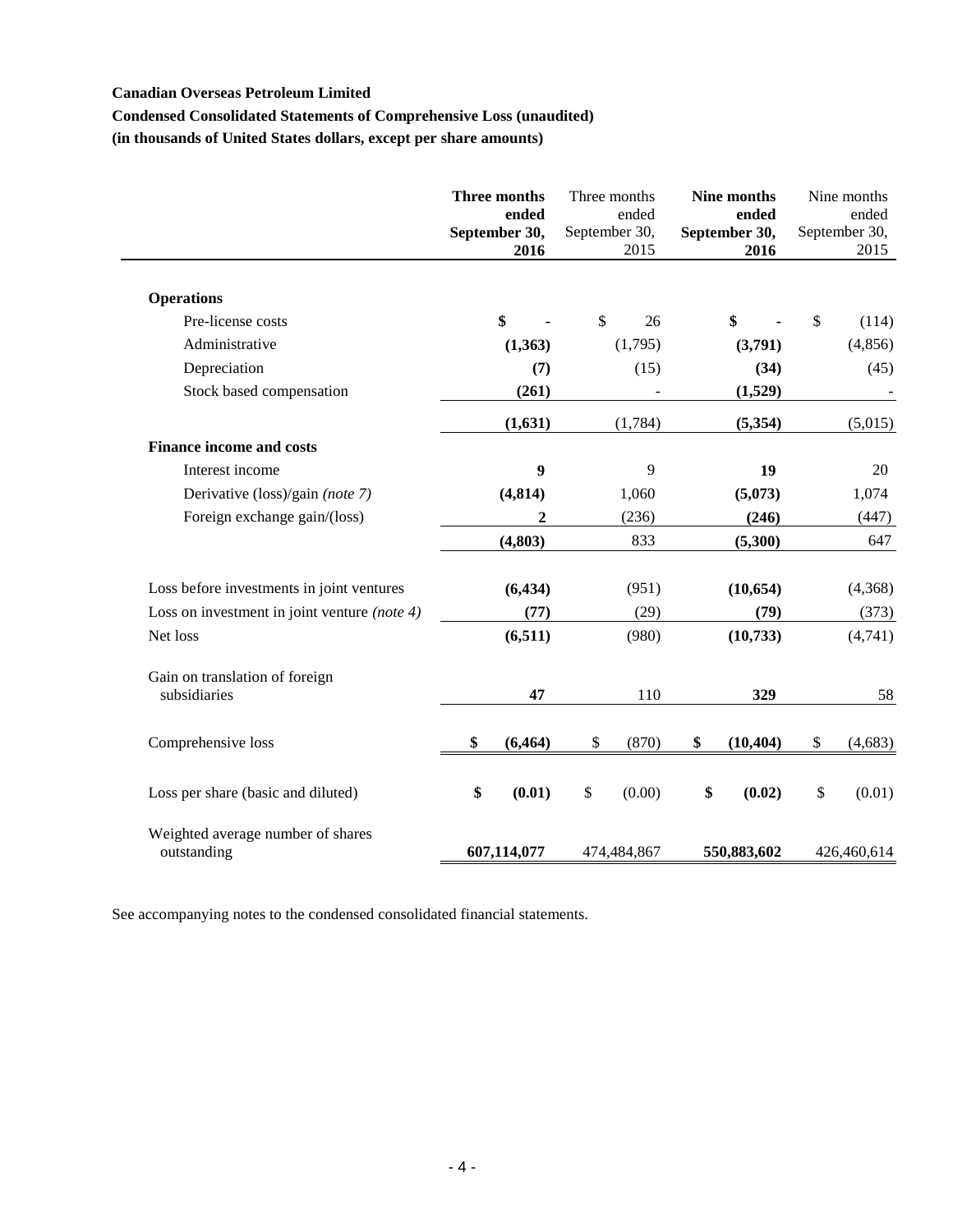# **Condensed Consolidated Statements of Changes in Equity (unaudited)**

**(in thousands of United States dollars)**

|                                                                                                              |               | <b>Share</b><br>Capital | <b>Warrants</b> | <b>Contributed</b><br>Capital<br><b>Reserve</b> |               | <b>Accumulated</b><br>Other<br>Comprehensive<br>Deficit Income/(Loss) <sup>(1)</sup> | <b>Total</b><br><b>Equity</b> |
|--------------------------------------------------------------------------------------------------------------|---------------|-------------------------|-----------------|-------------------------------------------------|---------------|--------------------------------------------------------------------------------------|-------------------------------|
| <b>Balance at January 1, 2015</b>                                                                            | \$            | 117,247                 | \$2,612         | \$<br>48,014                                    | \$(145,002)   | \$<br>(2,603)                                                                        | \$20,268                      |
| Comprehensive (loss) /<br>income for the period                                                              |               |                         |                 | $\blacksquare$                                  | (4,741)       | 58                                                                                   | (4,683)                       |
| Issue of common shares -<br>Net of issue costs                                                               |               | 3,483                   |                 |                                                 |               |                                                                                      | 3,483                         |
| <b>Balance at September 30, 2015</b>                                                                         | <sup>\$</sup> | 120,730                 | \$2,612         | \$<br>48,014                                    | \$ (149,743)  | \$<br>(2,545)                                                                        | \$19,068                      |
| <b>Balance at December 31, 2015</b>                                                                          | \$            | 120,730                 | \$2,612         | \$<br>48,014                                    | \$ (151,687)  | \$<br>(2, 462)                                                                       | \$17,207                      |
| Issued further to Offerings -<br>net of issue cost and<br>valuation of warrants<br>classified as derivatives |               | 2,889                   |                 |                                                 |               |                                                                                      | 2,889                         |
| Issued further to exercise of<br>Warrants - including<br>valuation of warrants<br>exercised                  |               | 372                     |                 |                                                 |               |                                                                                      | 372                           |
| <b>Stock Options granted</b>                                                                                 |               |                         |                 | 1,529                                           |               |                                                                                      | 1,529                         |
| Comprehensive (loss) /<br>income for the period                                                              |               |                         |                 | $\overline{a}$                                  | (10, 733)     | 329                                                                                  | (10, 404)                     |
| <b>Balance at September 30, 2016</b>                                                                         |               | \$123,991               | \$<br>2,612     | \$49,543                                        | \$ (162, 420) | \$<br>(2, 133)                                                                       | \$11,593                      |

**(1)**As at September 30, 2016 and 2015, the accumulated other comprehensive income balance consists of unrealized foreign exchange on translation of foreign subsidiaries.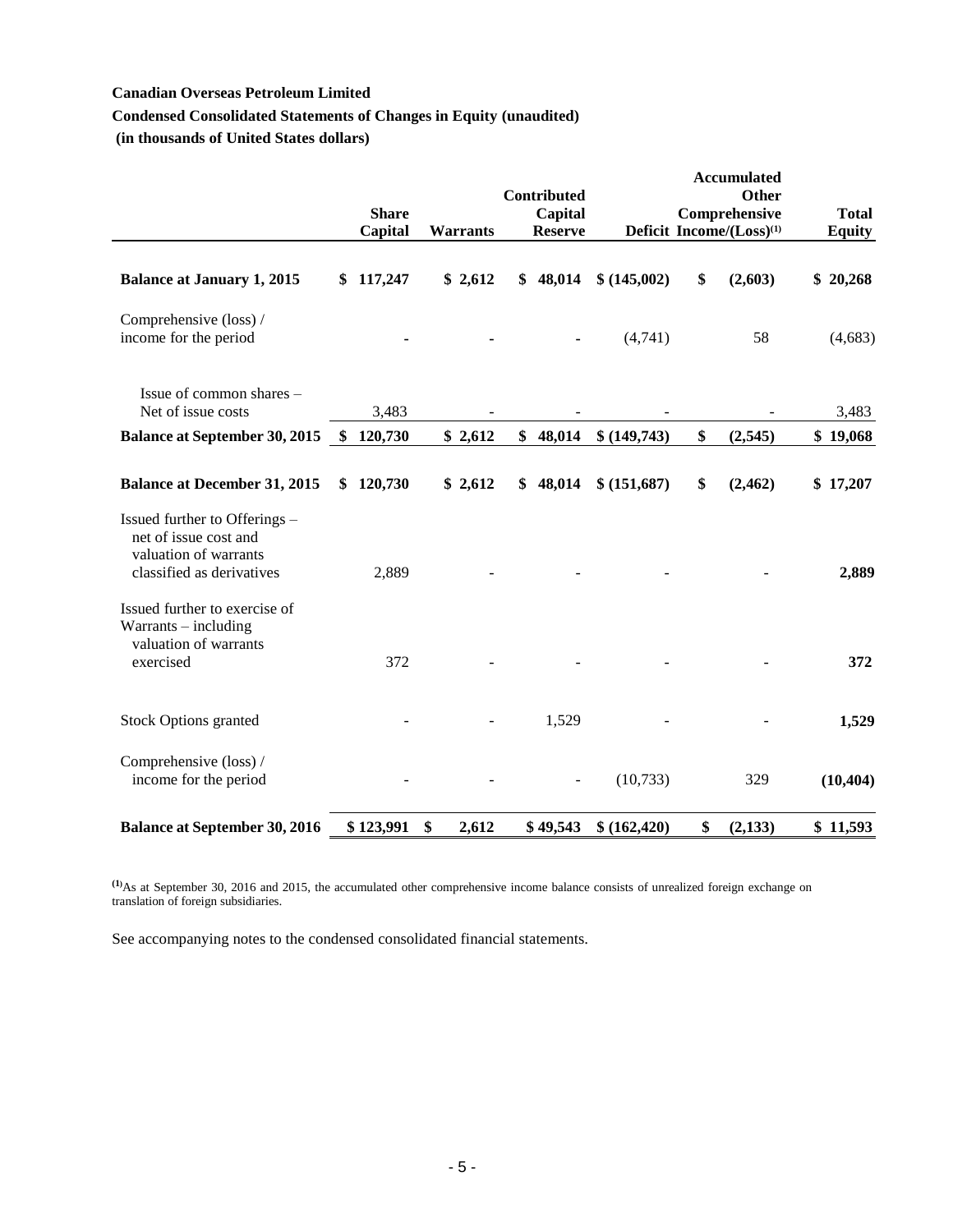# **Condensed Consolidated Statements of Cash Flows (unaudited)**

**(in thousands of United States dollars)**

 $\overline{\phantom{0}}$ 

| For the nine months ended September 30                                                | 2016            | 2015                    |
|---------------------------------------------------------------------------------------|-----------------|-------------------------|
| <b>Cash Used In Operating Activities</b>                                              |                 |                         |
| Loss                                                                                  | \$<br>(10, 733) | $\mathbb{S}$<br>(4,741) |
| Interest income                                                                       | (19)            | (20)                    |
| Add (deduct) non-cash items:                                                          |                 |                         |
| Derivative loss /(gain) (note $7(a)$ )                                                | 5,073           | (1,074)                 |
| Depreciation                                                                          | 34              | 45                      |
| Stock-based compensation (note $7(c)$ )                                               | 1,529           |                         |
| Unrealized foreign exchange loss                                                      | 342             | 483                     |
| Loss on investment in joint venture (note $4$ )                                       | 79              | 373                     |
| Funds used in operations                                                              | (3,695)         | (4,934)                 |
| Net change in non-cash working capital (note 10)                                      | (589)           | 88                      |
|                                                                                       | (4, 284)        | (4, 846)                |
| <b>Financing Activities</b>                                                           |                 |                         |
| Issuance of common shares, net of issue costs                                         | 6,090           | 4,952                   |
| Net change in non-cash working capital (note 10)                                      | 215             |                         |
|                                                                                       | 6,305           | 4,952                   |
| <b>Investing Activities</b>                                                           |                 |                         |
| Additions to office equipment                                                         |                 | (41)                    |
| Additions to exploration and evaluation assets                                        |                 |                         |
| (note 5)                                                                              | (160)           | (113)                   |
| Additions to investment in joint venture (note $4$ )                                  | (79)            | (664)                   |
| Interest income                                                                       | 19              | 20                      |
|                                                                                       | (220)           | (798)                   |
|                                                                                       |                 |                         |
| Increase /(Decrease) in cash and cash equivalents<br>during the period                | 1,801           | (692)                   |
| Effect of foreign exchange on cash and cash<br>equivalents held in foreign currencies | (104)           | (471)                   |
| Cash and cash equivalents, beginning of period                                        | 2,015           | 4,705                   |
| Cash and cash equivalents, end of period                                              | \$<br>3,712     | \$<br>3,542             |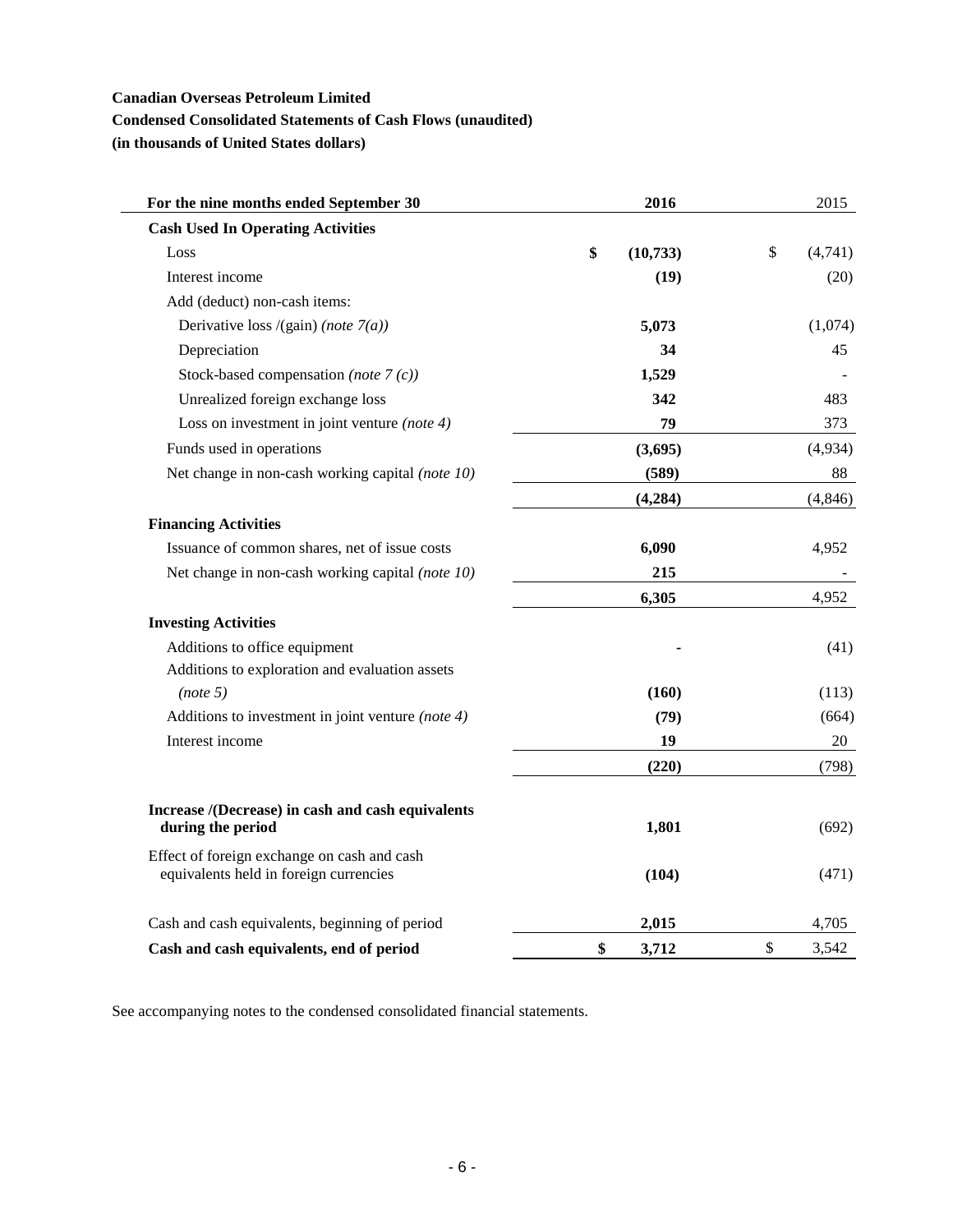**Notes to the Condensed Consolidated Financial Statements As at September 30, 2016, and for the three and nine months ended September 30, 2016 and 2015**

# **All amounts in United States dollars, except otherwise stated**

# **1. NATURE OF OPERATIONS**

Canadian Overseas Petroleum Limited ("COPL" or the "Company"), is a widely-held publicly traded company incorporated and domiciled in Canada. The Company's common shares are traded on the TSX Venture Exchange in Canada and the London Stock Exchange in the UK. The Company's registered office is in Calgary, Alberta at  $400$ ,  $604 - 1$ <sup>st</sup> Street SW.

COPL and its subsidiaries are involved in the identification, acquisition, exploration and development of oil and natural gas offshore reserves. As at September 30, 2016, the Company has the following subsidiaries, all of which are wholly-owned directly or indirectly:

- COPL Technical Services Limited, which is involved in providing technical and administrative services to the COPL group of companies;
- Canadian Overseas Petroleum (UK) Limited ("COPL UK"), incorporated in the United Kingdom ("UK") is providing technical and projects related services to the COPL group of companies;
- Canadian Overseas Petroleum (Bermuda Holdings) Limited, Canadian Overseas Petroleum (Bermuda) Limited ("COPL B") and Canadian Overseas Petroleum (Namibia) Limited, which were incorporated to conduct operations in offshore Liberia and elsewhere in Africa.

The Company, along with an unrelated company, Shoreline Energy International Limited, incorporated Shoreline Canoverseas Petroleum Development Corporation Limited ("ShoreCan") in October 2014 in Bermuda to focus on acquisitions of upstream oil and gas exploration, development and producing assets in sub-Saharan Africa. Both partners hold a 50% interest in the joint venture.

# **2. BASIS OF PREPARATION AND GOING CONCERN**

# *Basis of Preparation and Compliance*

The Company's unaudited condensed interim consolidated financial statements ("financial statements") have been prepared in accordance with International Accounting Standard ("IAS") 34, "Interim Financial Reporting" following acceptable accounting policies under International Financial Reporting Standards ("IFRS") and are reported in thousands of United States dollars ("\$"). The Company's financial statements should be read in conjunction with the Company's audited annual consolidated financial statements as at and for the years ended December 31, 2015 and 2014, which outline the Company's significant accounting policies in Note 3 thereto, which have been applied consistently in these financial statements, as well as the Company's critical accounting judgments and key sources of estimation uncertainty which are also set out in Note 3 thereto.

# *Going Concern*

These financial statements are prepared on a going concern basis which assumes that the Company will be able to realize its assets and discharge its liabilities in the normal course of business.

Currently, the Company does not have material cash inflows and/or adequate financing to develop profitable operations. The Company is pursuing exploration projects and contracts that will require substantial additional financing before they are able to generate positive operating cash flows. Accordingly, the Company's continued successful operations are dependent on its ability to obtain additional financing. There is no assurance that the Company will be able to obtain adequate financing in the future or that such financing will be obtained on terms advantageous to the Company. With no assurance such financing will be obtained in future, there may be significant doubt the Company will be able to continue as a going concern. These financial statements do not give effect to adjustments that would be necessary to the carrying values and classifications of assets and liabilities should the Company be unable to continue as a going concern.

The financial statements were authorized for issue by the Company's Board of Directors on November 10, 2016.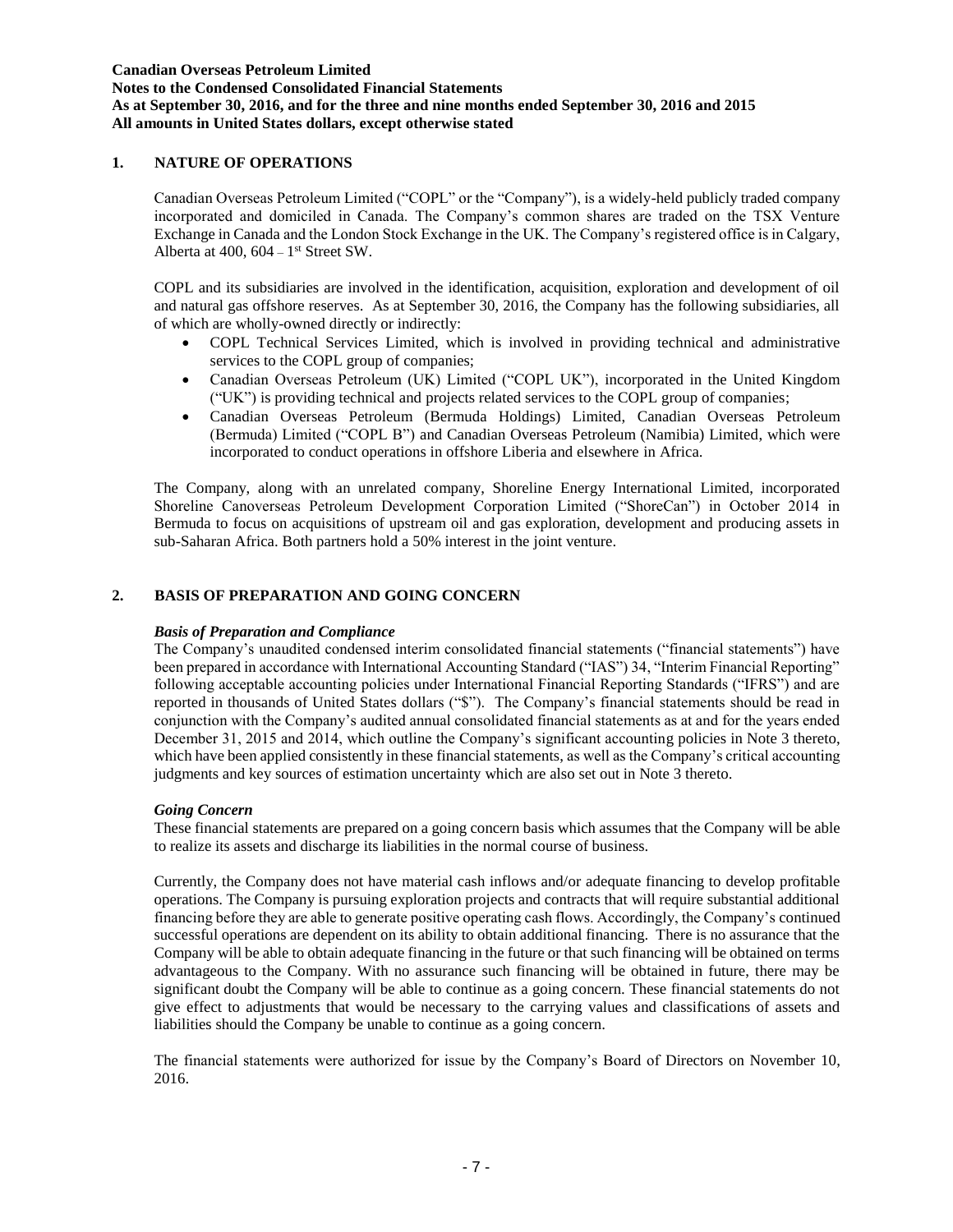# **3. CASH AND CASH EQUIVALENTS**

| (\$000's)                    | September 30, | 2016 | December 31, 2015 |             |
|------------------------------|---------------|------|-------------------|-------------|
| Cash<br>Credit card deposits | 3,620         | 92   |                   | 1,928<br>87 |
|                              | 3.712         |      |                   | 2,015       |

Cash balances earn interest, whenever possible, at floating rates based on daily bank deposit rates.

Credit card deposits are bank deposits that cover the maximum credit limit available for corporate credit cards.

The fair value of cash and cash equivalents was \$3.7 million as at September 30, 2016 (\$2.0 million as at December 31, 2015). The Company deposits its cash with reputable Canadian and Bermuda banks. The Company did not have any overdraft facilities in place as at September 30, 2016 and December 31, 2015.

# **4. INVESTMENT IN JOINT VENTURE**

The Company currently holds a 50% interest in a jointly controlled entity, ShoreCan, focusing on acquisitions of upstream oil and gas exploration, development and producing assets in sub-Saharan Africa. The determination of ShoreCan as a joint venture was based on ShoreCan's structure through a separate legal entity whereby neither the legal form nor the contractual arrangement give the owners rights to the assets and obligations for the liabilities within the normal course of business, nor does it give the rights to the economic benefits of the assets or responsibility for settling liabilities associated with the arrangement.

The Company and its joint venture partner signed a funding agreement, effective October 24, 2014 (the "Funding Agreement") providing financial support as needed in proportion to its interest (50% each) in ShoreCan for ShoreCan's expenses and obligations. Amounts advanced to ShoreCan under the terms of the Funding Agreement are unsecured and payable on or before October 24, 2017 contingent upon ShoreCan generating its own cashflows. Interest is charged monthly at an annual rate of 3.0% above 12 month USD LIBOR. The Funding Agreement does not impose any obligation on the Company and/or its joint venture partner to contribute financially to ShoreCan.

On September 13, 2016, ShoreCan closed an acquisition of 80% of the issued share capital of Essar Exploration and Production Limited (Nigeria) ("Essar Nigeria"), a company which sole asset is a 100% interest in exploration license OPL 226 offshore Nigeria. As part of the shareholder agreement, ShoreCan has agreed to cover the funding of Essar Nigeria's operations. As a party to a Production Sharing Contract ("PSC") for OPL 226, Essar Nigeria is required to seek Nigerian Government ministerial consent for the transaction. The respective application has been made and the parties to the transaction are awaiting its approval.

ShoreCan has assessed that the transaction does not meet criteria of a business acquisition as Essar Nigeria is in exploration/development stage and as at September 30, 2016, ShoreCan did not have an effective control over Essar Nigeria. The \$0.25 million representing the cash consideration paid, was recognized as an investment in ShoreCan's books as at September 30, 2016. In addition, ShoreCan has committed to invest up to a maximum of \$80 million into Essar Nigeria in the form of an interest-free shareholder loan. The funds will be used for Essar Nigeria operations and in particular, to cover work program obligations, including the costs of drilling one well under Phase-1 of the PSC; the Phase-1 period was recently extended to November 30, 2017. Upon receiving final approval, Shorecan will finalize the recording of this investment based on the fair values of Essar Nigeria's assets and liabilities. As at December 31, 2015, as per Essar Nigeria's audited financial statements, Essar Nigeria had total assets of \$69.8 million and total liabilities of \$69.7 million, including a loan to its parent of \$64.7 million. The agreement provides for the repayment of this amount from future production.

As at the date of filing this interim consolidated financial statements, COPL did not provide any guarantee in respect of obligations, commitments and/or losses of either ShoreCan or Essar Nigeria.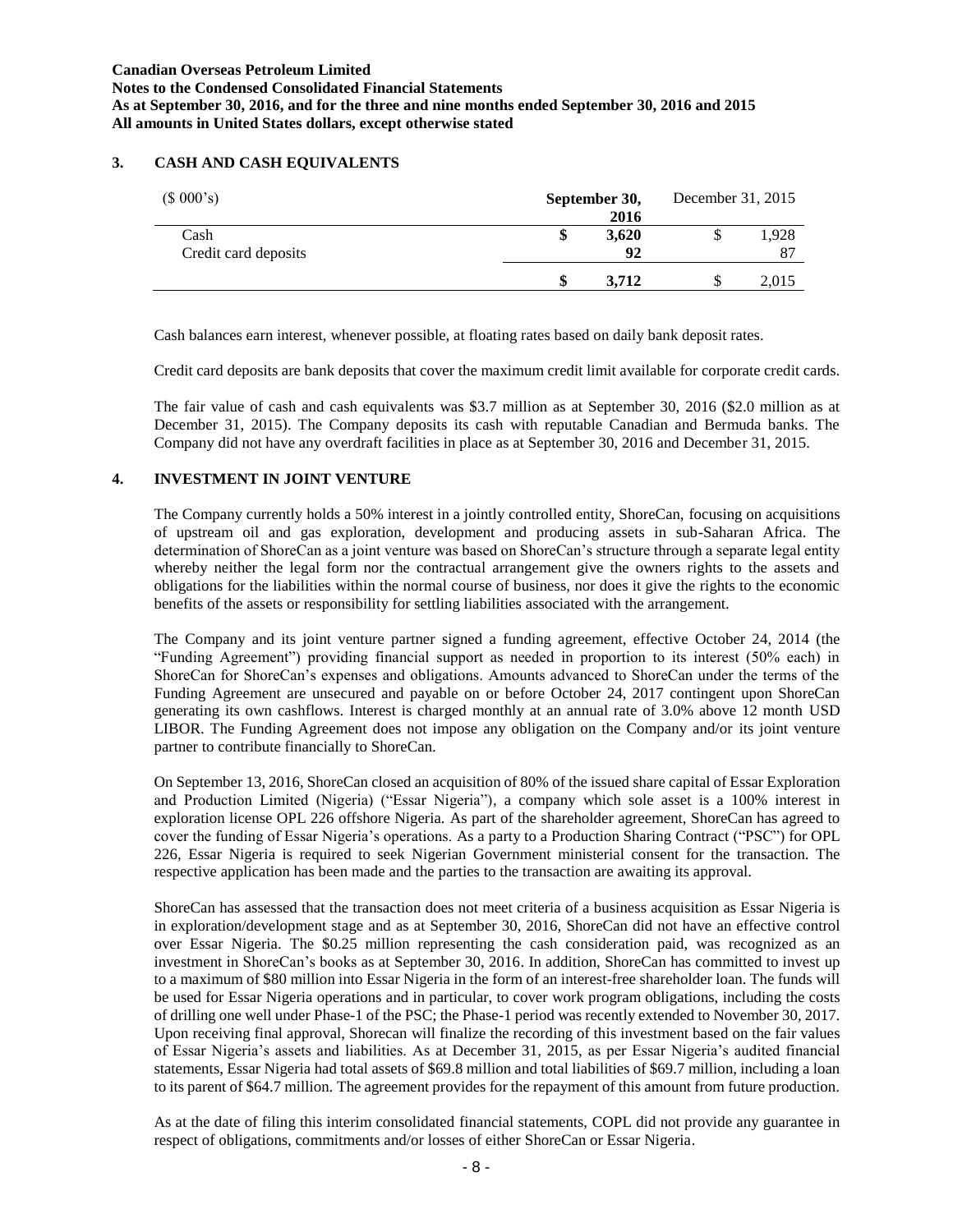**Notes to the Condensed Consolidated Financial Statements As at September 30, 2016, and for the three and nine months ended September 30, 2016 and 2015 All amounts in United States dollars, except otherwise stated**

# **4. INVESTMENT IN JOINT VENTURE (continued)**

During the third quarter of 2016, as a result of geological evaluation, ShoreCan decided to terminate its exploration project in Namibia and to relinquish its 80% interest in three offshore blocks in Namibe Basin. Accordingly, \$0.5 million of ShoreCan's E&E assets related to Namibia project were written off as at September 30, 2016.

#### **Summarized statement of comprehensive loss for investment in joint venture under equity accounting:**

|                                      | Three months  |          | Three months  |       | Nine months   |               | Nine months |
|--------------------------------------|---------------|----------|---------------|-------|---------------|---------------|-------------|
|                                      |               | ended    |               | ended | ended         |               | ended       |
| (\$000's)                            | September 30, |          | September 30, |       | September 30, | September 30, |             |
|                                      |               | 2016     |               | 2015  | 2016          |               | 2015        |
| Revenues                             | \$            |          | \$            |       | \$            | \$            |             |
| Expenses                             |               |          |               |       |               |               |             |
| Pre-licence costs                    |               | (14)     |               | (54)  | (80)          |               | (465)       |
| Derecognition of E&E assets          |               | (495)    |               |       | (495)         |               |             |
| General and administration           |               | (779)    |               | (5)   | (2,940)       |               | (281)       |
|                                      |               | (1,288)  |               | (59)  | (3,515)       |               | (746)       |
| Finance income                       |               |          |               |       |               |               |             |
| Foreign exchange gain                |               |          |               |       | 11            |               |             |
| Interest expense                     |               | (130)    |               |       | (255)         |               |             |
|                                      |               | (129)    |               |       | (244)         |               |             |
| Net Loss                             |               | (1, 417) |               | (59)  | (3,759)       |               | (746)       |
| Share of equity investment (percent) |               | 50%      |               | 50%   | 50%           |               | 50%         |
| Company's share of net loss          | \$            | (708)    | \$            | (29)  | \$<br>(1,879) | \$            | (373)       |

Included in ShoreCan's expenses for the nine months ended September 30, 2016, is \$1.4 million (2015 - \$nil) of management and technical services and \$0.1 million (2015 - \$nil) of interest expense charged by the Company and its subsidiaries.

# **Carrying value of investment in joint venture under equity accounting:**

| Statement of financial position<br>(\$000's) | September 30,<br>2016 | December 31.<br>2015 |
|----------------------------------------------|-----------------------|----------------------|
| Assets                                       |                       |                      |
| Non-current Assets                           | \$<br>۰               | \$<br>250            |
| Exploration and evaluation assets            | ٠                     | 495                  |
| Investment in Nigeria                        | 250                   |                      |
|                                              | 250<br>¢              | 745                  |
| <b>Liabilities</b>                           |                       |                      |
| Current liabilities                          | (175)                 | (151)                |
| Non-current liabilities                      | (9,959)               | (6,719)              |
|                                              | (10, 134)             | (6, 870)             |

#### **Reconciliation of carrying amount of net investment in joint venture:**

| <b>Carrying amount - Opening</b>               | $\overline{\phantom{0}}$ |      |
|------------------------------------------------|--------------------------|------|
| Increases in net investment in joint venture   |                          |      |
| during the period                              | 79                       | 729  |
| Loss recognized on investment in joint venture | 79)                      | 729) |
| <b>Carrying amount - Ending</b>                | $\blacksquare$           |      |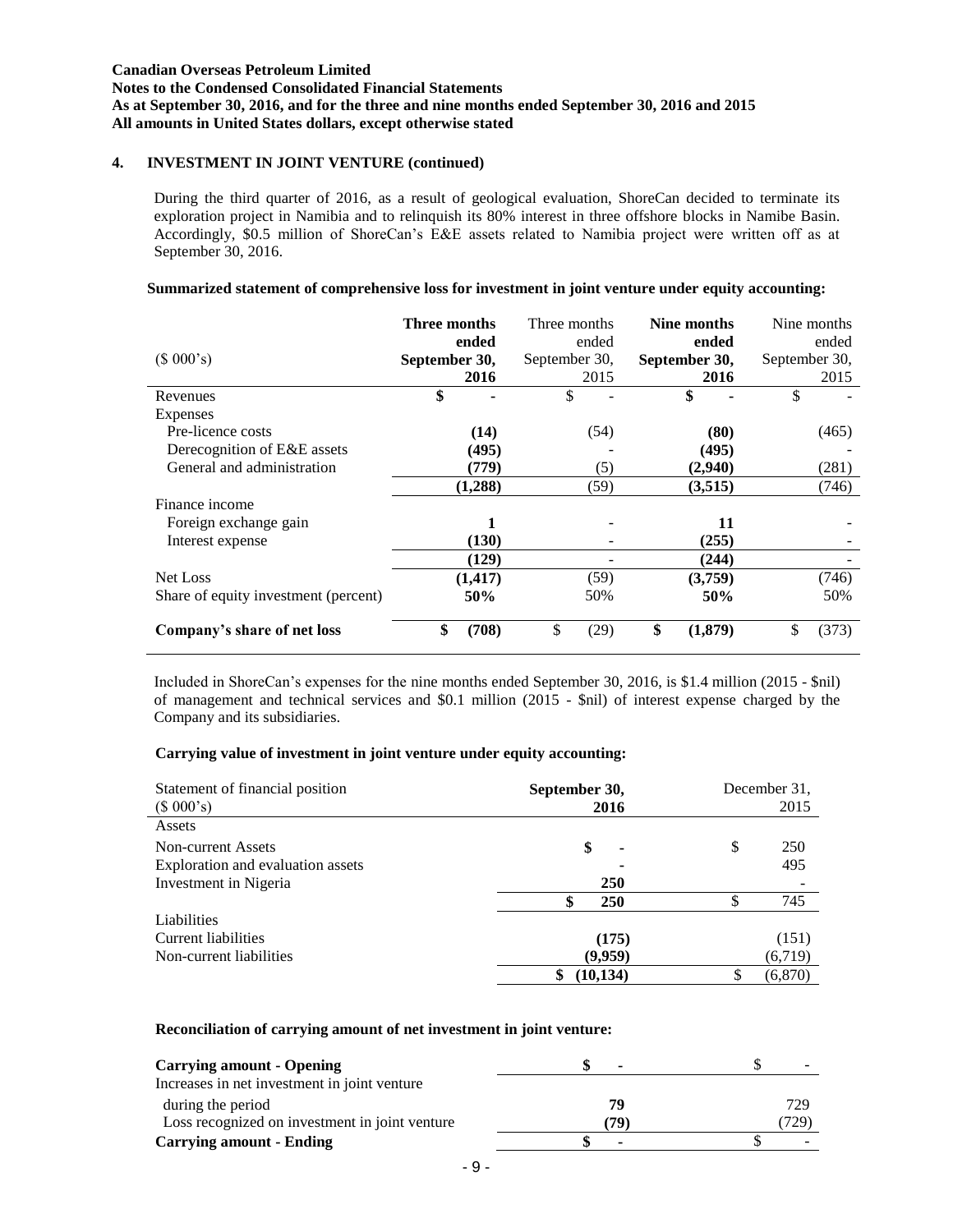**Notes to the Condensed Consolidated Financial Statements As at September 30, 2016, and for the three and nine months ended September 30, 2016 and 2015 All amounts in United States dollars, except otherwise stated**

# **4. INVESTMENT IN JOINT VENTURE (continued)**

As at September 30, 2016, ShoreCan's non-current liabilities included \$5.0 million due to the Company under the terms of the Funding Agreement (December 31, 2015 - \$3.4 million).

For the nine months ended September 30, 2016, the Company's share of ShoreCan's losses of \$1.9 million (nine months ended September 30, 2015 - \$0.4 million) exceed the Company's Net Investment of \$79,000 for this period (\$0.4 million for nine months ended September 30, 2015). Accordingly, under the equity method, the Company recognized its share of ShoreCan's losses of \$79,000 for the nine months ended September 30, 2016 (\$0.4 million for nine months ended September 30, 2015).

As at September 30, 2016, the Company's share in ShoreCan's accumulated losses is \$4.9 million (December 31, 2015 - \$3.1 million). Unrecognized accumulated losses on the investment as of September 30, 2016 are \$4.1 million including \$1.9 million of unrecognized losses for nine months ended September 30, 2016.

# **5. EXPLORATION AND EVALUATION ASSETS**

| (\$000's)                | <b>TOTAL</b> |
|--------------------------|--------------|
| As at January 1, 2015    | 16,305<br>S  |
| <b>Additions</b>         | 150          |
| As at December 31, 2015  | 16.455       |
| <b>Additions</b>         | 160          |
| As at September 30, 2016 | 16.615       |

# *Liberia*

The Company holds a 17% working interest in Block LB-13 offshore Liberia, with the remaining 83% being held by ExxonMobil Exploration and Production Liberia Limited, who is the operator under this license.

At September 30, 2016, the \$16.6 million recognized as exploration and evaluation assets consists mainly of 3D seismic and capitalized geological evaluation work conducted on Block LB-13.

# **6. ACCOUNTS PAYABLE AND ACCRUED LIABILITIES**

| (\$000's)           | September 30, | December 31, |  |
|---------------------|---------------|--------------|--|
|                     | 2016          | 2015         |  |
| Trade payables      | 874           | 939          |  |
| Accrued liabilities | 225           | 473          |  |
| Other               | 165           | 12           |  |
| <b>Total</b>        | \$1,264       |              |  |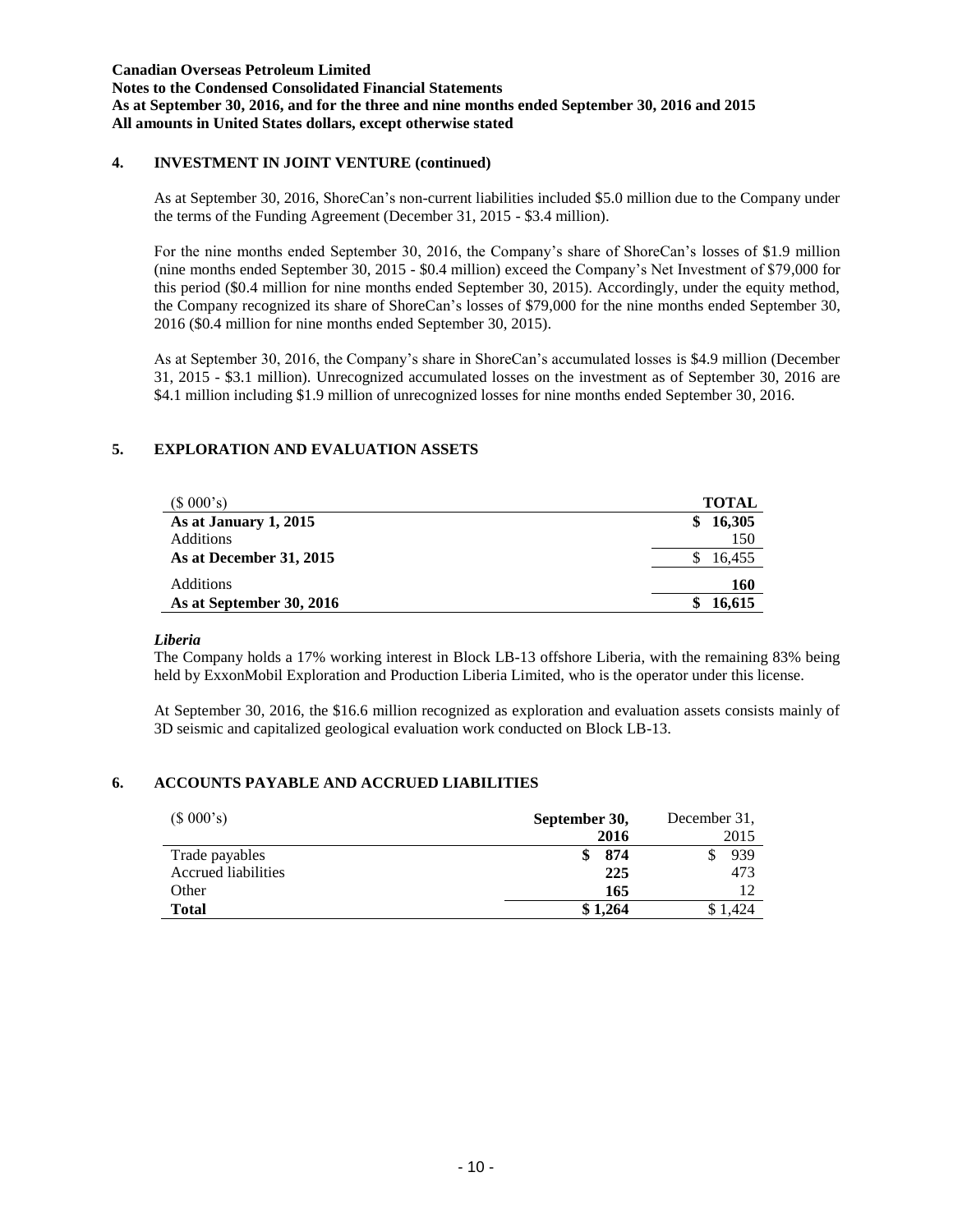## **Canadian Overseas Petroleum Limited Notes to the Condensed Consolidated Financial Statements As at September 30, 2016, and for the three and nine months ended September 30, 2016 and 2015 All amounts in United States dollars, except otherwise stated**

# **7. SHARE CAPITAL**

#### **a) Authorized and Issued Common Shares**

#### Authorized

An unlimited number of common voting shares (the "Common Shares") without nominal or par value and an unlimited number of preferred shares, issuable in series.

#### Issued

The issued share capital is as follows:

|                                                               | Number of<br><b>Common Shares</b> | Amount    |
|---------------------------------------------------------------|-----------------------------------|-----------|
| Balance, January 1, 2015                                      | 402,050,497                       | \$117,247 |
| Issued pursuant to public offering on July 9th (i)            | 80,288,699                        | 5,677     |
| Warrants issued from the offering                             |                                   | (1,372)   |
| Share issue costs                                             |                                   | (822)     |
| Balance, December 31, 2015                                    | 482,339,196                       | \$120,730 |
| Issued pursuant to Non-Brokered Offering (ii)                 | 22,857,143                        | 1,163     |
| Issued pursuant to Brokered Offering (iii)                    | 101,066,868                       | 5,576     |
| Issued pursuant to exercise of Warrants (ii $\&$ iii)         | 3,474,286                         | 226       |
| Valuation of Warrants issued from the Offerings (ii $\&$ iii) |                                   | (2,800)   |
| Valuation of Warrants exercised (ii $\&$ iii)                 |                                   | 146       |
| Share issue costs                                             |                                   | (1,050)   |
| Balance, September 30, 2016                                   | 609,737,493                       | \$123,991 |

Subsequent to September 30, 2016, 5,617,857 Common Shares were issued pursuant to exercise of Warrants. Accordingly, a total number of Common Shares issued and outstanding amounted to 615,355,350 as at November 9, 2016.

(i) On July 9, 2015, the Company closed a short form prospectus in connection with a marketed offering of Units of the Company ("2015 Offering"). Each Unit consisted of one Common Share in the capital of the Company and one share purchase warrant. Each share purchase warrant ("2015 Offering Warrant") entitles the holder thereof to purchase one Common Share at an exercise price of CAD \$0.12 (\$0.09) per Common Share on or before the date that is 24 months following the closing date.

The Company issued 80,288,699 Units at a price of CAD \$0.09 (\$0.07) for gross proceeds of CAD \$7.2 million (\$5.7 million). The agents were paid a cash commission of CAD \$0.4 million (\$0.3 million) representing 6.0% of the gross proceeds of the 2015 Offering. Other expenses related to the 2015 Offering of Units amounted to approximately CAD \$0.5 million (\$0.4 million).

The fair value of the 2015 Offering Warrants estimated at \$1.4 million (using a Black-Scholes option pricing model with assumptions as noted in below table) was netted against proceeds from share capital and a derivative liability of \$1.4 million was recognized as at July 9, 2015. The 2015 Offering Warrants' exercise price is in CAD, and the Company's functional currency is in USD. As there is variability in these exchange rates, the 2015 Offering Warrants are classified as a derivative financial instrument.

As at September 30, 2016, the derivative liability was revalued and a derivative loss of \$2.0 million on the derivative liability was recognized for the nine months ended September 30, 2016. The derivative liability in respect of the 2015 Offering Warrants as at September 30, 2016, was estimated at \$2.4 million (December 31, 2015 - \$0.3 million), using a Black-Scholes option pricing model with the assumptions as noted in a table below.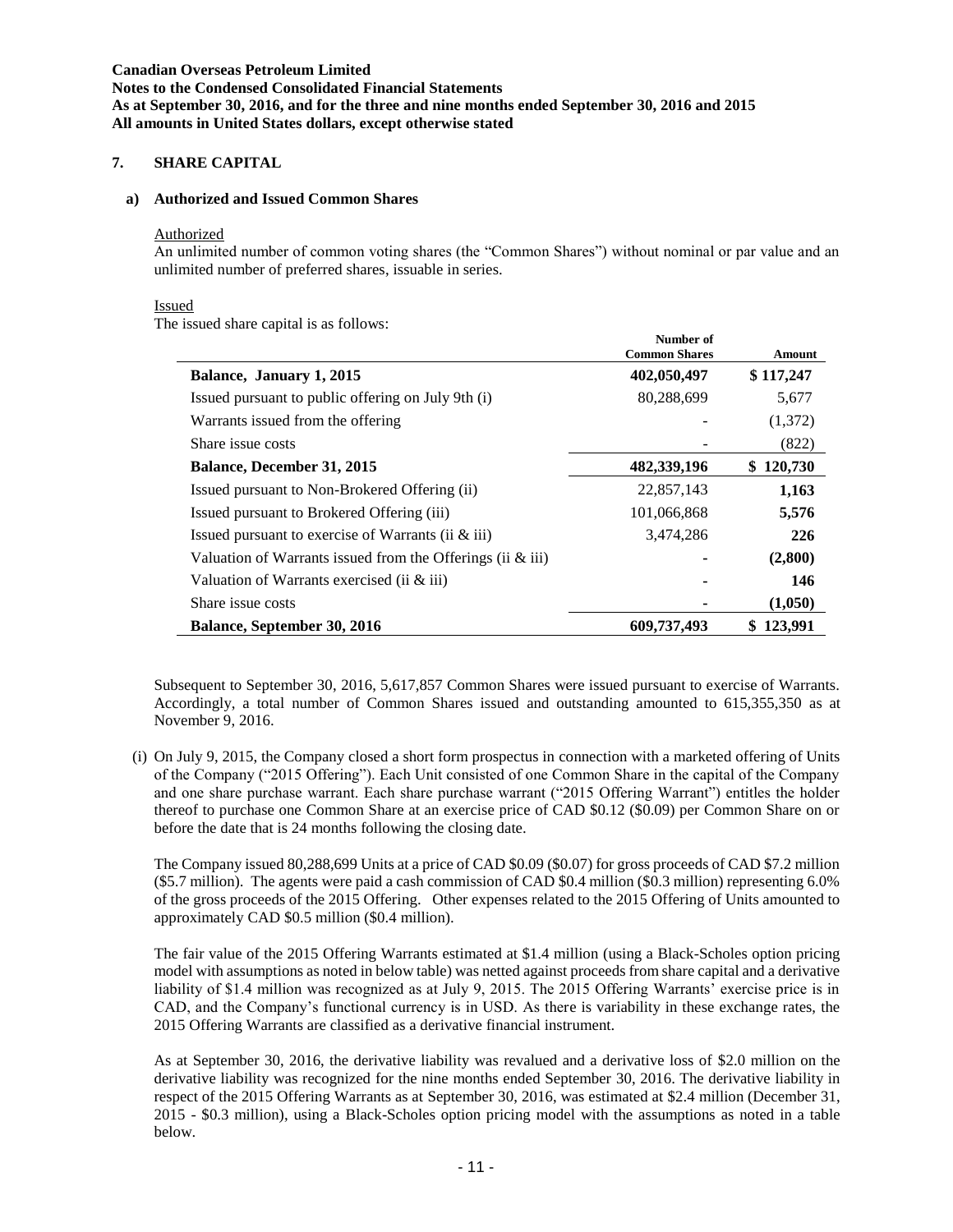**Notes to the Condensed Consolidated Financial Statements As at September 30, 2016, and for the three and nine months ended September 30, 2016 and 2015 All amounts in United States dollars, except otherwise stated**

### **7. SHARE CAPITAL (continued)**

### **a) Authorized and Issued Common Shares (continued)**

The Company also issued 4,548,380 share purchase warrants ("2015 Offering Agent Warrants") to its agents as compensation warrants in an amount equal to 6.0% of 75,806,333 of the Common Shares issued pursuant to the 2015 Offering. Each 2015 Offering Agent Warrant entitles the holder to purchase one Common Share of the Company on or before the date that is 24 months following the closing date, at an exercise price of CAD \$0.09 (\$0.07).

The fair value of the 2015 Offering Agent Warrants estimated at \$0.1 million (using a Black-Scholes option pricing model with assumptions as noted in the table below) was netted against proceeds from share capital and a derivative liability of \$0.1 million was recognized as at July 9, 2015.

As at September 30, 2016, the derivative liability was revalued and a derivative loss of \$155,000 on the derivative liability was recognized for the nine months ended September 30, 2016. The derivative liability in respect of the 2015 Offering Agent Warrants as at September 30, 2016, was estimated at \$186,000 (December 31, 2015 - \$27,000), using a Black-Scholes option pricing model.

The following assumptions were used for Black-Scholes option pricing model to estimate a fair value of the 2015 Offering Warrants and 2015 Offering Agent Warrants as at the date of issue and as at September 30, 2016:

|                               | July 9, 2015 | September 30, 2016 |
|-------------------------------|--------------|--------------------|
|                               |              |                    |
| Risk-free interest rate       | 0.39%        | $0.52\%$           |
| Weighted average life (years) | 2.0          | 0.6                |
| Expected volatility           | 85%          | 90%                |
| Expected dividend yield       | $0\%$        | $0\%$              |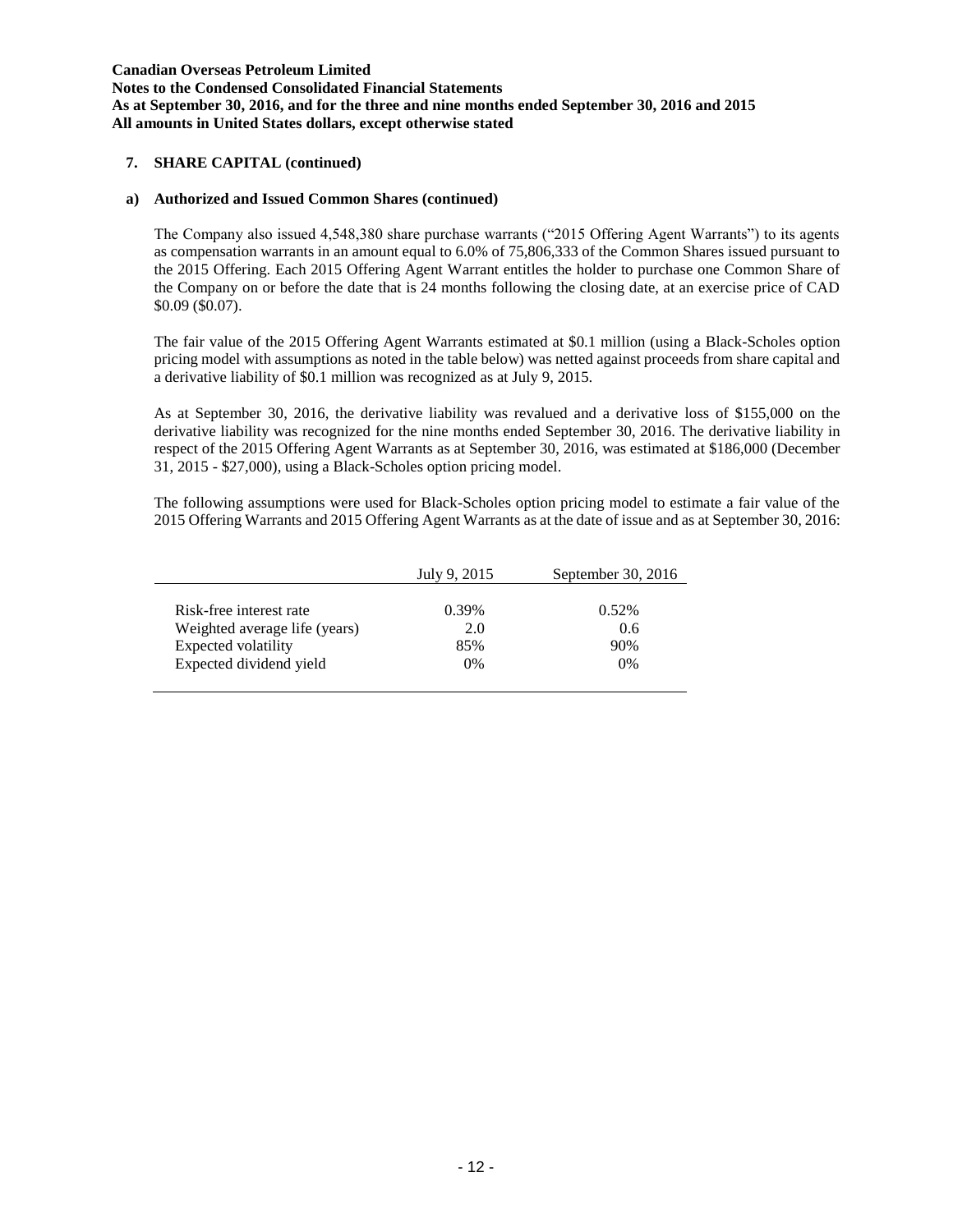**Notes to the Condensed Consolidated Financial Statements As at September 30, 2016, and for the three and nine months ended September 30, 2016 and 2015 All amounts in United States dollars, except otherwise stated**

## **7. SHARE CAPITAL (continued)**

### **a) Authorized and Issued Common Shares (continued)**

(ii) On April 28, 2016, further to the first tranche of a private placement to investors in the United Kingdom and on a non-brokered basis ("Non-Brokered Offering"), the Company issued 22,857,143 units at a price of GBP 0.035 (\$0.051) for gross proceeds of GBP \$0.8 million (\$1.2 million). Each unit consists of one common share in the capital of the Company and one share purchase warrant ("Non-Brokered Offering Warrant"). Each Non-Brokered Offering Warrant entitles the holder thereof to purchase one Common Share at an exercise price of GBP \$0.0475 (\$0.0695) per Common Share on or before the date that is 24 months following the closing date.

The fair value of the Non-Brokered Offering Warrants estimated at \$0.6 million (using a Black-Scholes option pricing model with assumptions as noted in a table below) was netted against proceeds from share capital and a derivative liability of \$0.6 million was recognized as at April 28, 2016. The Non-Brokered Offering Warrants' exercise price is in GBP, and the Company's functional currency is in USD. As there is variability in these exchange rates, the Non-Brokered Offering Warrants are classified as a derivative financial instrument.

During September 2016, further to an exercise of Non-Brokered Offering Warrants, the Company issued 2,774,286 Common Shares for a proceeds of \$176,000. The fair value of the exercised Warrants estimated at \$120,000 (using a Black-Scholes option pricing model with assumptions as noted in a table below) was recognized as an addition to the share capital and respective decrease in the derivative liability.

As at September 30, 2016, the derivative liability of the Non-Brokered Offering Warrants outstanding as at that date was revalued and a derivative loss of \$0.5 million on the derivative liability was recognized for the nine months ended September 30, 2016. The derivative liability in respect of the Non-Brokered Offering Warrants as at September 30, 2016, was estimated at \$0.9 million, using a Black-Scholes option pricing model with the assumptions as noted in the table below.

In connection with the Non-Brokered Offering, the Company paid a cash finder's fee of GBP \$0.1 million (\$0.2 million) and issued 1,177,114 warrants (the Finder's Warrants") as compensation warrants. Each Finder's Warrant entitles the holder thereof to purchase one Common Share of the Company at an exercise price of GBP 0.035 (\$0.051) per Common Share on or before the date that is 24 months following the closing date. Other expenses related to the Non-Brokered Offering of Units amounted to \$0.2 million.

The fair value of the Finder's Warrants estimated at \$35,000 (using a Black-Scholes option pricing model with assumptions as noted in the table below) was netted against proceeds from share capital (as share issue costs) and a derivative liability of \$35,000 was recognized as at April 28, 2016.

As at September 30, 2016, the derivative liability was revalued and a derivative loss of \$33,000 on the derivative liability was recognized for the nine months ended September 30, 2016. The derivative liability in respect of the Finder's Warrants as at September 30, 2016, was estimated at \$65,000, using a Black-Scholes option pricing model.

The following assumptions were used for Black-Scholes option pricing model to estimate a fair value of the Non-Brokered Offering Warrants and the Finder's Warrants as at the date of issue and as at September 30, 2016:

|                               | All Warrants<br>April 28, 2016 | Non-Brokered Warrants<br>September 30, $2016$ |       |
|-------------------------------|--------------------------------|-----------------------------------------------|-------|
| Risk-free interest rate       | 0.54%                          | 0.15%                                         | 0.30% |
| Weighted average life (years) | 2.0                            | 0.8                                           | 0.6   |
| Expected volatility           | 90%                            | 90%                                           | 90%   |
| Expected dividend yield       | 0%                             | 0%                                            | $0\%$ |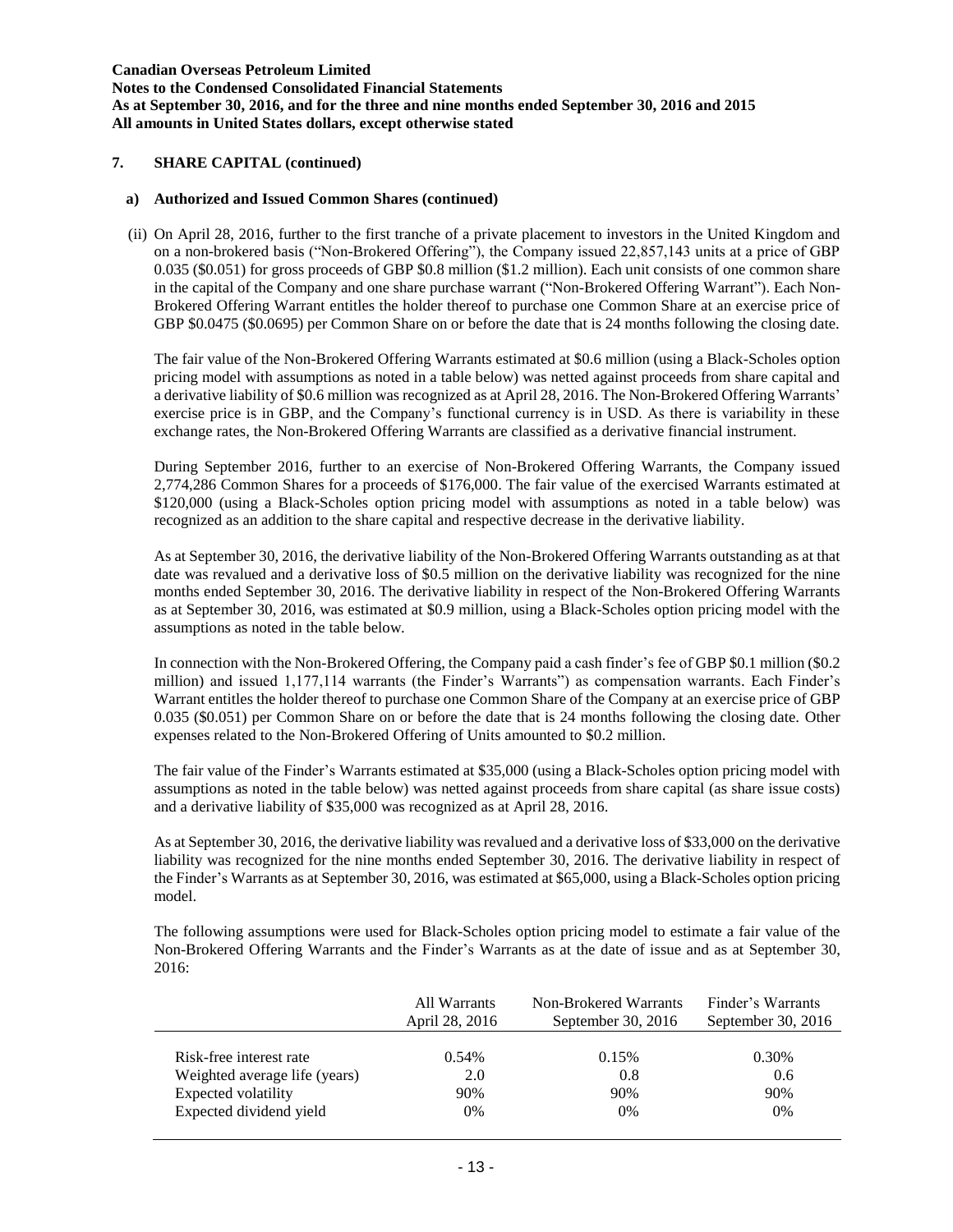**Notes to the Condensed Consolidated Financial Statements As at September 30, 2016, and for the three and nine months ended September 30, 2016 and 2015 All amounts in United States dollars, except otherwise stated**

## **7. SHARE CAPITAL (continued)**

### **a) Authorized and Issued Common Shares (continued)**

(iii) On May 3, 2016, further to a brokered portion of the private placement in Canada ("Brokered Offering"), the Company issued 101,066,868 units at a price of CAD 0.07 (\$0.055) for gross proceeds of CAD \$7.1 million (\$5.6 million). Each unit consists of one common share in the capital of the Company ("Common Share") and one share purchase warrant ("Brokered Offering Warrant"). Each Brokered Offering Warrant entitles the holder thereof to purchase one Common Share at an exercise price of CAD 0.095 (\$0.075) per Common Share on or before the date that is 24 months following the closing date.

The fair value of the Brokered Offering Warrants estimated at \$2.2 million (using a Black-Scholes option pricing model with assumptions as noted in a table below) was netted against proceeds from share capital and a derivative liability of \$2.2 million was recognized as at May 3, 2016. The Brokered Offering Warrants' exercise price is in CAD, and the Company's functional currency is in USD. As there is variability in these exchange rates, the Brokered Offering Warrants are classified as a derivative financial instrument.

During September 2016, further to an exercise of Brokered Offering Warrants, the Company issued 700,000 Common Shares for a proceeds of \$50,000. The fair value of the exercised Warrants estimated at \$26,000 (using a Black-Scholes option pricing model with assumptions as noted in a table below) was recognized as an addition to the share capital and respective decrease in the derivative liability.

As at September 30, 2016, the derivative liability of the Brokered Offering Warrants outstanding as at that date was revalued and a derivative loss of \$2.2 million on the derivative liability was recognized for the nine months ended September 30, 2016. The derivative liability in respect of the Brokered Offering Warrants as at September 30, 2016, was estimated at \$4.3 million, using a Black-Scholes option pricing model with the assumptions as noted in the table below.

In connection with the Brokered Offering, the Company paid a cash commission to its Agents of CAD 0.4 million (\$0.3 million) and issued 5,233,206 warrants (the "Agents' Warrants") as compensation warrants. Each Agents' Warrant entitles the holder thereof to purchase one Common Share of the Company at an exercise price of CAD 0.07 (\$0.055) per Common Share on or before the date that is 24 months following the closing date. Other expenses related to the Brokered Offering of units amounted to \$0.2 million.

The fair value of the Agents' Warrants estimated at \$138,000 (using a Black-Scholes option pricing model with assumptions as noted in the table below) was netted against proceeds from share capital (as share issue costs) and a derivative liability of \$138,000 was recognized as at May 3, 2016.

As at September 30, 2016, the derivative liability was revalued and a derivative loss of \$131,000 on the derivative liability was recognized for the nine months ended September 30, 2016. The derivative liability in respect of the Agents' Warrants as at September 30, 2016, was estimated at \$265,000, using a Black-Scholes option pricing model.

The following assumptions were used for Black-Scholes option pricing model to estimate a fair value of the Brokered Offering Warrants and the Agents' Warrants as at the date of issue and as at September 30, 2016:

|                               | All Warrants<br>May 3, 2016 | <b>Brokered Warrants</b><br>September 30, $2016$ | Agents' Warrants<br>September 30, 2016 |
|-------------------------------|-----------------------------|--------------------------------------------------|----------------------------------------|
| Risk-free interest rate       | 0.54%                       | $0.51\%$                                         | $0.52\%$                               |
| Weighted average life (years) | 2.0                         | 0.8                                              | $0.6^{\circ}$                          |
| Expected volatility           | 90%                         | 90%                                              | 90%                                    |
| Expected dividend yield       | 0%                          | 0%                                               | 0%                                     |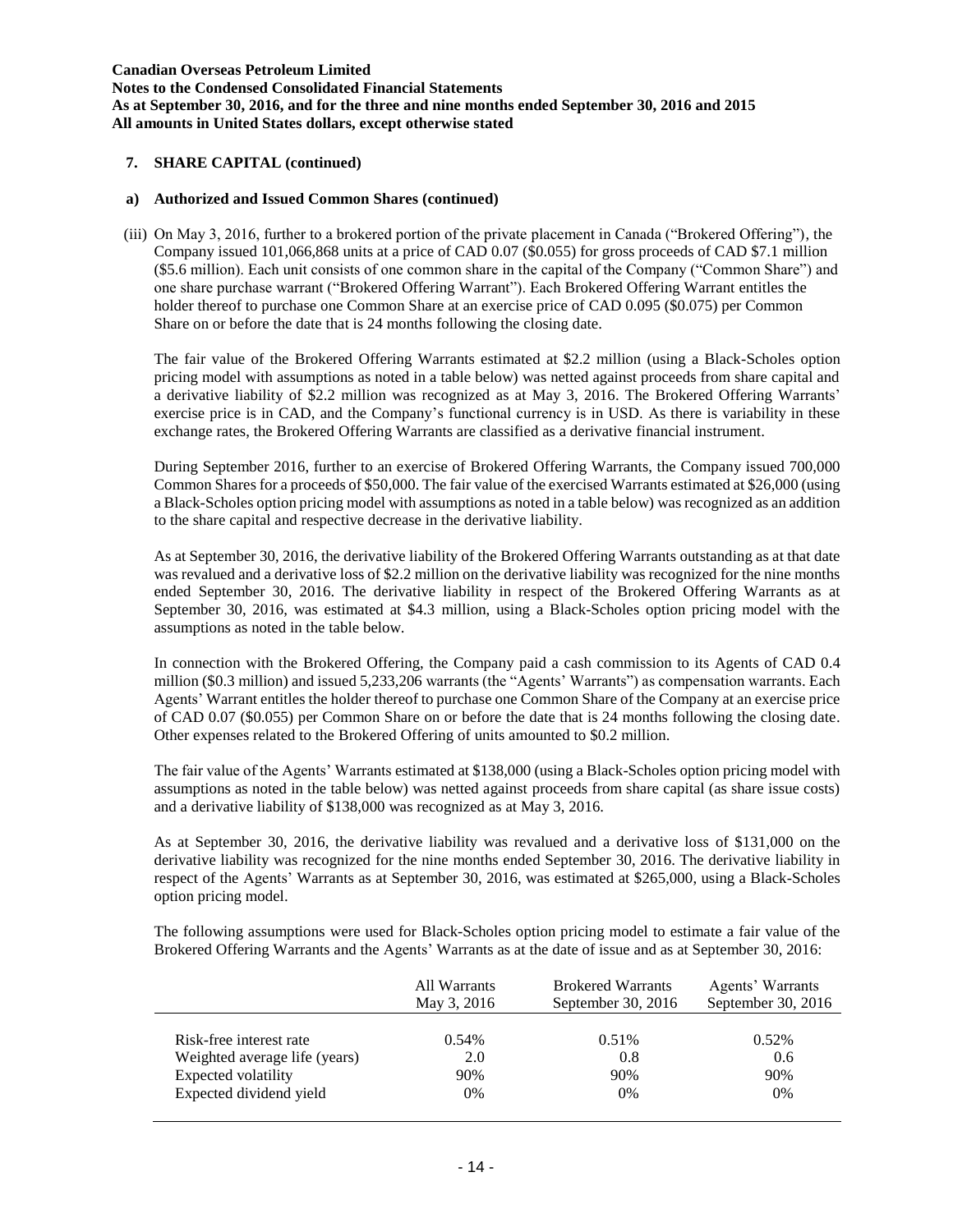**Notes to the Condensed Consolidated Financial Statements As at September 30, 2016, and for the three and nine months ended September 30, 2016 and 2015 All amounts in United States dollars, except otherwise stated**

# **7. SHARE CAPITAL (continued)**

## **b) Warrants**

A summary of the Company's share purchase warrants outstanding at September 30, 2016 is as follows:

| (\$000's)                                             | Number of<br><b>Warrants</b> | Weighted<br>Average<br><b>Exercise</b><br>Price* | Fair<br><b>Value of</b><br>Warrants | <b>Expiry</b><br>Date |
|-------------------------------------------------------|------------------------------|--------------------------------------------------|-------------------------------------|-----------------------|
| Balance, January 1, 2015                              | 51,443,889                   | \$0.36                                           | \$2,612                             |                       |
| Issued pursuant to public offering (note $7$ (a) (i)) | 80,288,699                   | 0.09                                             |                                     | July 9, 2017          |
| Issued pursuant to public offering (note $7$ (a) (i)) | 4,548,380                    | 0.07                                             |                                     | July 9, 2017          |
| Balance, December 31, 2015                            | 136,280,968                  | \$0.19                                           | \$2,612                             |                       |
| Issued Non-Brokered Warrants (note 7 (a) (ii))        | 22,857,143                   | 0.07                                             |                                     | April 28, 2018        |
| Issued Finder's Warrants (note 7 (a) (ii))            | 1,177,114                    | 0.05                                             |                                     | April 28, 2018        |
| Issued Brokered Warrants (note 7 (a) (iii))           | 101,066,868                  | 0.07                                             |                                     | May 3, 2018           |
| Issued Agents' Warrants (note 7 (a) (iii))            | 5,233,206                    | 0.06                                             |                                     | May 3, 2018           |
| Warrants exercised (note $7$ (a) (ii and iii))        | (3,474,286)                  | 0.07                                             | ٠                                   |                       |
| Expired 2014 Offering Agent Warrants                  | (888, 889)                   | \$0.22                                           |                                     |                       |
| Balance, September 30, 2016                           | 262, 252, 124                | \$0.13                                           | \$2,612                             |                       |

\*The weighted average exercise price has been converted in USD based on the foreign exchange rate in effect at the date of issuance

On April 4, 2016, a total of 888,889 Common Share purchase warrants issued to the Company's agent (further to a 2014 public offering), expired unexercised.

All Warrants issued during 2015 and 2016 have exercise price is in CAD or GBP; as the Company's functional currency is USD, these Warrants are classified as a derivative financial instruments and their fair value is netted against proceeds from share capital.

# **c) Incentive Stock Options**

The Company has a stock option plan where the number of Common Shares reserved under the plan shall not exceed 10% of the issued and outstanding Common Shares and the number reserved for any one individual may not exceed 5% of the issued and outstanding shares. Exercise prices for stock options granted are determined by the closing market price on the day before the date of grant.

On May 12, 2016, the Company granted to its directors, officers, employees and consultants 40,780,000 stock options to acquire the Company's common shares at an exercise price of CAD 0.10 (\$0.08). The options vest immediately and expire five years from the date of grant. The related stock-based compensation expense of \$1.3 million has been recognized in the statement of comprehensive loss and as an addition to contributed capital reserve.

On August 12, 2016, the Company granted to its directors, officers and employees 4, 400,000 stock options to acquire the Company's common shares at an exercise price of CAD 0.115 (\$0.088). The options vest immediately and expire five years from the date of grant. The related stock-based compensation expense of \$0.3 million has been recognized in the statement of comprehensive loss and as addition to contributed capital reserve.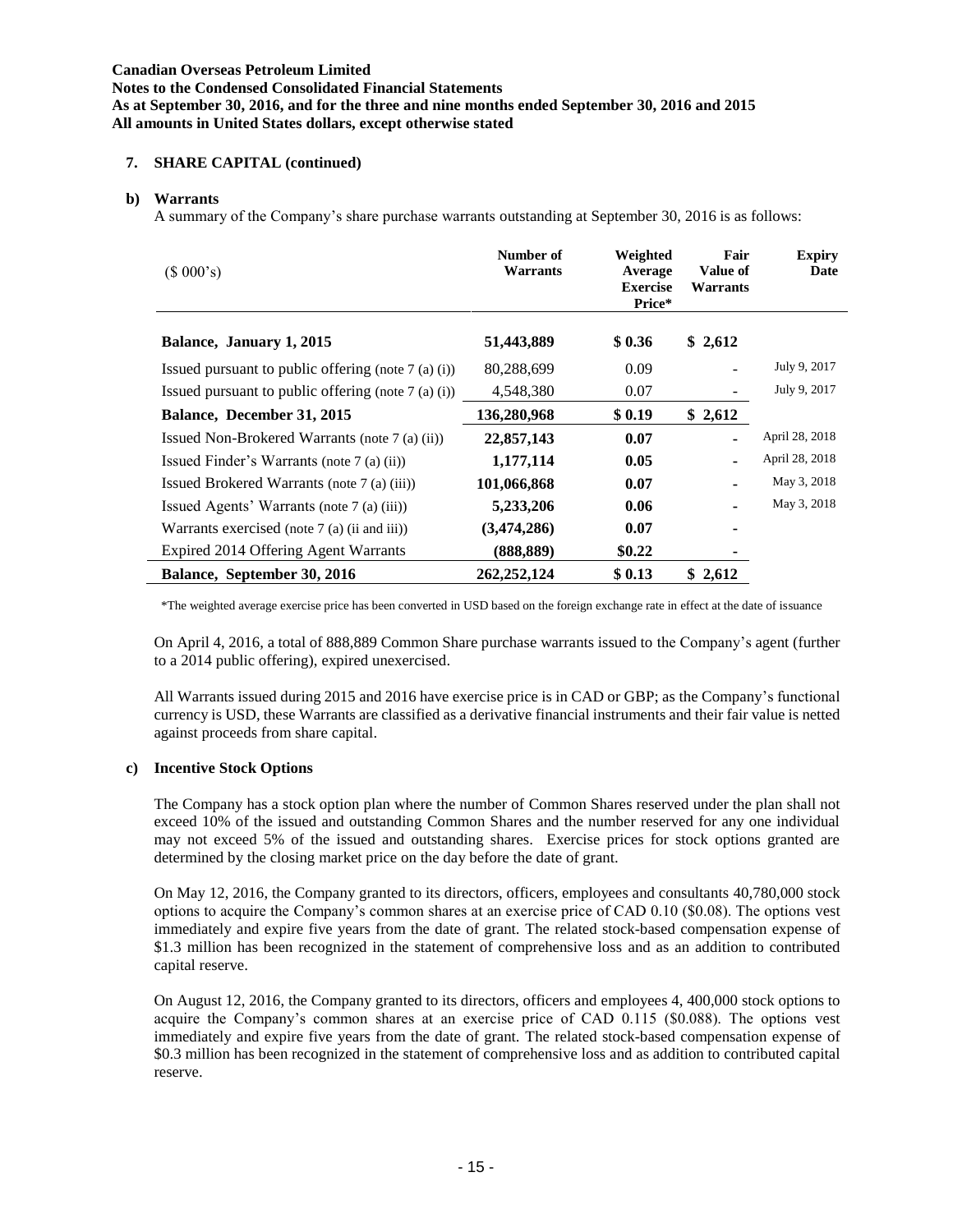**Notes to the Condensed Consolidated Financial Statements As at September 30, 2016, and for the three and nine months ended September 30, 2016 and 2015 All amounts in United States dollars, except otherwise stated**

# **7. SHARE CAPITAL (continued)**

#### **c) Incentive Stock Options (continued)**

The fair value of each option granted was estimated on the date of grant using a Black-Scholes option pricing model with the following assumptions:

|                               | May 12, 2016 | August 12, 2016 |
|-------------------------------|--------------|-----------------|
| Risk-free interest rate       | 0.64%        | 0.58%           |
| Weighted average life (years) | 4.0          | 4.0             |
| Expected volatility           | 90%          | 90%             |
| Expected dividend yield       | 0%           | 0%              |

During the nine months ended September 30, 2016, 9,490,000 stock options expired unexercised and 1,100,000 stock options were forfeited. No stock options were exercised during the nine months ended September 30, 2016 and the year ended December 31, 2015.

As at September 30, 2016, a total of 53,905,000 stock options to purchase Common Shares are outstanding, having a weighted average exercise price of \$0.10 per share and a remaining weighted average contractual life of 4.2 years.

| (\$000's)                                         | Number of<br><b>Options</b> | Weighted Avg.<br><b>Exercise Price*</b> | <b>Contributed</b><br><b>Capital Reserve</b> |  |
|---------------------------------------------------|-----------------------------|-----------------------------------------|----------------------------------------------|--|
| Balance, January 1, 2015                          | 28,065,000                  | \$<br>0.49                              | 48,014<br>\$                                 |  |
| Expired                                           | (6,950,000)                 | 0.63                                    |                                              |  |
| Forfeited                                         | (1,800,000)                 | 0.33                                    |                                              |  |
| <b>Balance and exercisable December 31, 2015</b>  | 19,315,000                  | \$0.46                                  | 48,014<br>\$                                 |  |
| Granted                                           | 45,180,000                  | 0.08                                    | 1,529                                        |  |
| Expired                                           | (9,490,000)                 | 0.68                                    |                                              |  |
| Forfeited                                         | (1,100,000)                 | 0.39                                    |                                              |  |
| <b>Balance and exercisable September 30, 2016</b> | 53,905,000                  | \$0.10                                  | 49,543                                       |  |

\*The weighted average exercise price has been converted in USD based on the foreign exchange rate in effect at the date of issuance

# **8. COMMITMENTS AND CONTRACTUAL OBLIGATIONS**

As at September 30, 2016, the Company has the following commitments:

| (\$000's)    | <b>Total</b> | Less than<br><b>One Year</b> | <b>One to Three</b><br>Years | <b>Four to Five</b><br>Years | <b>After Five</b><br>Years |
|--------------|--------------|------------------------------|------------------------------|------------------------------|----------------------------|
| Office lease | \$1.593      | 503                          | .006                         | 84                           | $\overline{\phantom{0}}$   |

The Company is committed under operating lease agreements for the rental of office space in Calgary, Canada. The approximate total lease payments are \$1.6 million and are payable over the next four years.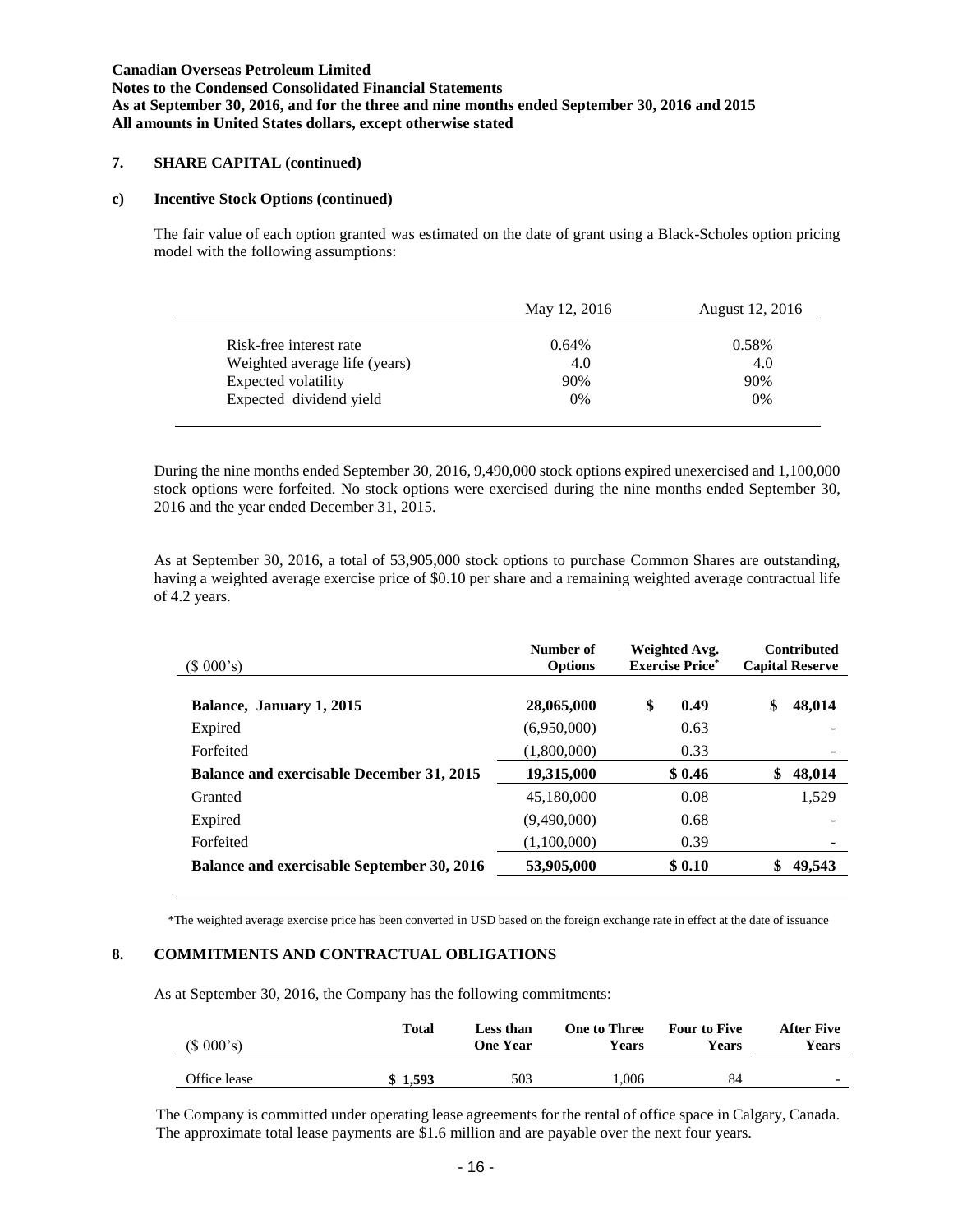#### **Canadian Overseas Petroleum Limited Notes to the Condensed Consolidated Financial Statements As at September 30, 2016, and for the three and nine months ended September 30, 2016 and 2015 All amounts in United States dollars, except otherwise stated**

# **9. FINANCIAL INSTRUMENTS**

The Company has classified its cash and cash equivalents, other deposits and derivative liability as financial assets and liabilities at fair value through profit and loss and has measured them at fair value. Accounts receivable and loan receivable are classified as loans and receivables; accounts payable and accrued liabilities are classified as other liabilities; these items are measured at amortized cost.

The Company uses the following hierarchy for determining and disclosing the fair value of financial instruments depending on the observability of the inputs employed in the measurement:

Level 1: fair value measurements are based on unadjusted quoted prices in active markets for identical assets or liabilities. An active market for an asset or liability is considered to be a market where transactions occur with sufficient frequency and volume to provide pricing information on an ongoing basis. At September 30, 2016, cash and cash equivalents, are valued using Level 1 inputs.

Level 2: fair value measurements are based on valuation models and techniques where the significant inputs are derived from quoted indices. Level 2 valuations are based on inputs including quoted forward prices, time value, volatility factors and broker quotes that can be observed or corroborated in the market for the entire duration of the derivative instrument. At September 30, 2016, the derivative liability is valued using Level 2 inputs.

Level 3: fair value measurements are based on unobservable information or where the observable data does not support a significant portion of the instrument's fair value. At September 30, 2016 the Company did not have any financial assets or liabilities valued using Level 3, and there were no transfers in and out of Level 3 during the nine months ended September 30, 2016.

#### **a) Fair values**

As at September 30, 2016 and December 31, 2015, the fair values of all financial instruments not carried at fair value approximated their carrying values due to their short-term maturity.

#### **b) Foreign exchange risk**

To mitigate a portion of its exposure and to the extent it is feasible, the Company keeps its funds in currencies applicable to its known short-term obligations.

Cash and cash equivalents includes amounts denominated in the following foreign currencies:

|                             | <b>September 30, 2016</b> | December 31, 2015 |
|-----------------------------|---------------------------|-------------------|
| <b>Great British Pounds</b> | 212                       | 47                |
| Canadian Dollars            | 4.339                     | 2.649             |